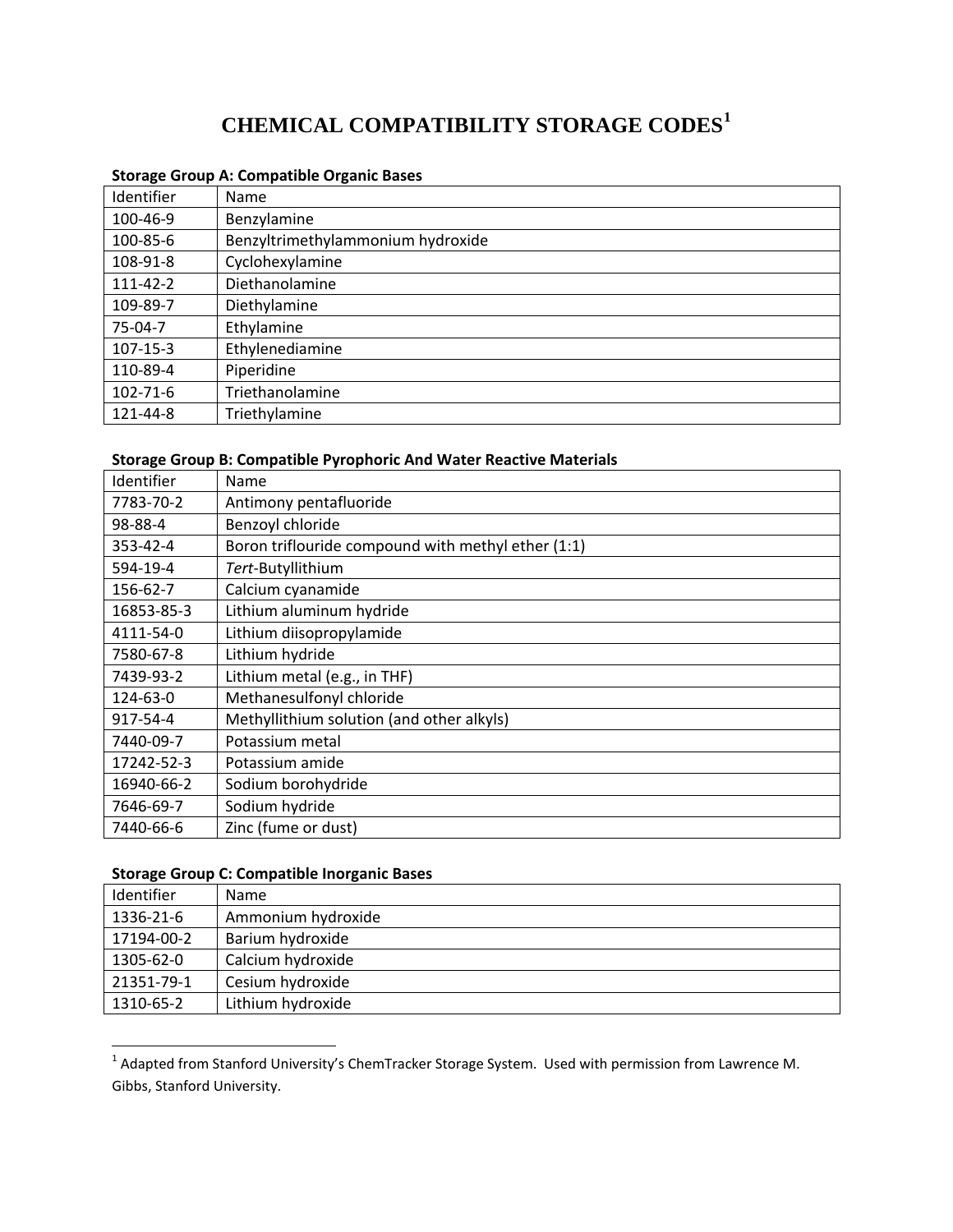| 1310-58-3     | Potassium hydroxide                              |
|---------------|--------------------------------------------------|
| 1310-82-3     | Rubidium hydroxide                               |
| 1310-73-2     | Sodium hydroxide                                 |
| 18480-07-4    | Strontium hydroxide                              |
|               | <b>Storage Group D: Compatible Organic Acids</b> |
| Identifier    | Name                                             |
| $64-19-7$     | Acetic acid                                      |
| $79-10-7$     | Acrylic acid                                     |
| $65 - 85 - 0$ | Benzoic acid                                     |
| 98-07-7       | Benzotrichloride                                 |
| 98-88-4       | Benzoyl chloride                                 |
| 10043-35-3    | Boric acid                                       |
| $79-11-8$     | Chloroacetic acid                                |
| 627-11-2      | Chloroethyl chloroformate                        |
| 77-92-9       | Citric acid                                      |
| 79-44-7       | Dimethylcarbamyl chloride                        |
| $64 - 18 - 6$ | Formic acid                                      |
| 6915-15-7     | Malic acid                                       |
| 108-31-6      | Maleic anhydride                                 |
| 7697-37-2     | Nitric acid                                      |
| 139-13-9      | Nitrilotriacetic acid                            |
| 79-09-4       | Propionic acid                                   |
| 7783-00-8     | Selenious acid                                   |
| $76 - 05 - 1$ | Trifluoroacetic acid (TFA)                       |
| 76-03-9       | Trichloroacetic acid                             |

## **Storage Group E: Compatible Oxiders, Including Peroxides**

| Identifier | Name                       |
|------------|----------------------------|
| 21205-91-4 | 9-BBN                      |
| 13473-90-0 | Aluminum nitrate           |
| 7789-09-5  | Ammonium dichromate        |
| 7790-98-9  | Ammonium perchlorate       |
| 13446-10-1 | Ammonium permanganate      |
| 7727-54-0  | Ammonium persulfate        |
| 10022-31-8 | Barium nitrate             |
| 10124-37-5 | Calcium nitrate            |
| 1305-79-9  | Calcium peroxide           |
| 19004-19-4 | Cupric nitrate             |
| 506-93-4   | Guanidine nitrate          |
| 937-14-4   | 3-Chloroperoxybenzoic acid |
| 7722-84-1  | Hydrogen peroxide          |
| 10099-74-8 | Lead nitrate               |
| 13840-33-0 | Lithium hypochlorite       |
| 10377-60-3 | Magnesium nitrate          |
| 10034-81-8 | Magnesium perchlorate      |
| 13138-45-9 | Nickel nitrate             |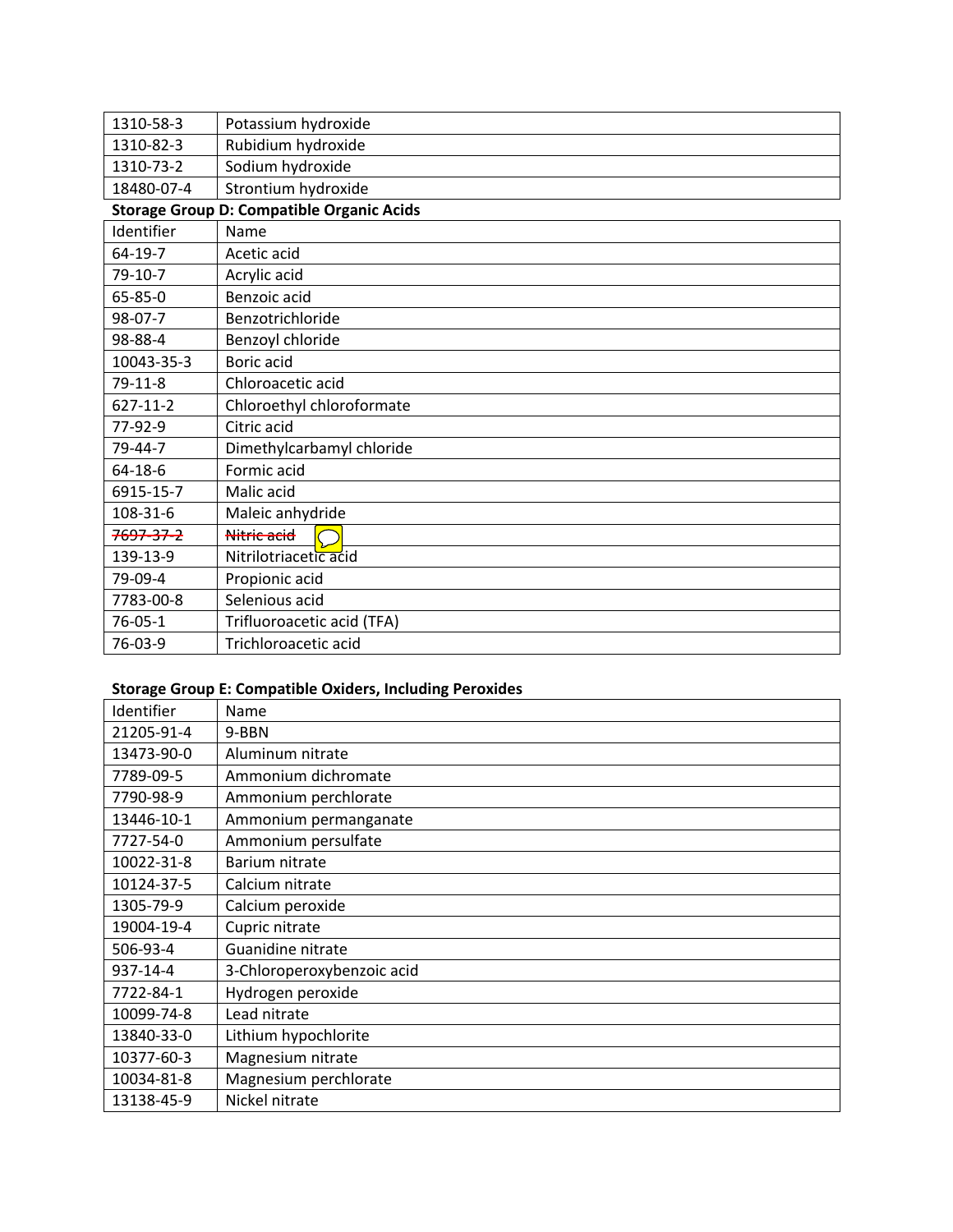| $7697 - 37 - 2$ | Nitric acid <sub>7</sub>                                     |
|-----------------|--------------------------------------------------------------|
| $79 - 21 - 0$   | Peracetic and                                                |
| 7601-90-3       | Perchloric acid                                              |
| 7778-50-9       | Potassium dichromate                                         |
| 7757-79-1       | Potassium nitrate                                            |
| 7722-64-7       | Potassium permanganate                                       |
| 7727-21-1       | Potassium persulfate                                         |
| 17014-71-0      | Potassium superoxide                                         |
| 7761-88-8       | Silver nitrate                                               |
| 15630-89-4      | Sodium carbonate peroxide                                    |
| 7775-09-9       | Sodium chlorate                                              |
| 7758-19-2       | Sodium chlorite                                              |
| 2893-78-9       | Sodium dichloro-s-triazinetrione                             |
| 10588-01-9      | Sodium dichromate                                            |
| 7681-52-9       | Sodium hypochlorite                                          |
| 7631-99-4       | Sodium nitrate                                               |
| 7632-00-0       | Sodium nitrite                                               |
| 10101-50-5      | Sodium permanganate                                          |
| 1313-60-6       | Sodium peroxide                                              |
| 7775-27-1       | Sodium persulfate                                            |
| 7791-10-8       | Strontium chlorate                                           |
| 10042-76-9      | Strontium nitrate                                            |
| 1314-18-7       | Strontium peroxide                                           |
| 87-90-1         | Trichloro-s-triazinetrione (Trichloroisocyanuric acid, TCCA) |

#### **Storage Group F: Compatible Inorganic Acids, Not Including Oxidizers Or Combustibles**

| Identifier | Name                       |
|------------|----------------------------|
| 7790-93-4  | Chloric acid               |
| 10034-85-2 | Hydrioic acid              |
| 7647-01-0  | Hydrochloric acid          |
| 7664-39-3  | Hydrogen fluoride solution |
| 7664-38-2  | Phosphoric acid            |
| 7664-93-9  | Sulfuric acid              |

#### **Storage Group G: Not Instrinsically Reactive Or Flammable Or Combustible**

| Identifier    | Name                              |
|---------------|-----------------------------------|
| 71751-41-2    | Abamectin [avermectin b1]         |
| 640-19-7      | Acetamide, 2-fluoro-              |
| 62-74-8       | Acetic acid, fluoro-, sodium salt |
| 1752-30-3     | Acetone thiosemicarbazide         |
| 53-96-3       | 2-Acetylaminofluorene             |
| 79-06-1       | Acrylamide                        |
| 814-68-6      | Acrylyl chloride                  |
| 111-69-3      | Adiponitrile                      |
| 309-00-2      | Aldrin                            |
| $60 - 09 - 3$ | 4-Aminoazobenzene                 |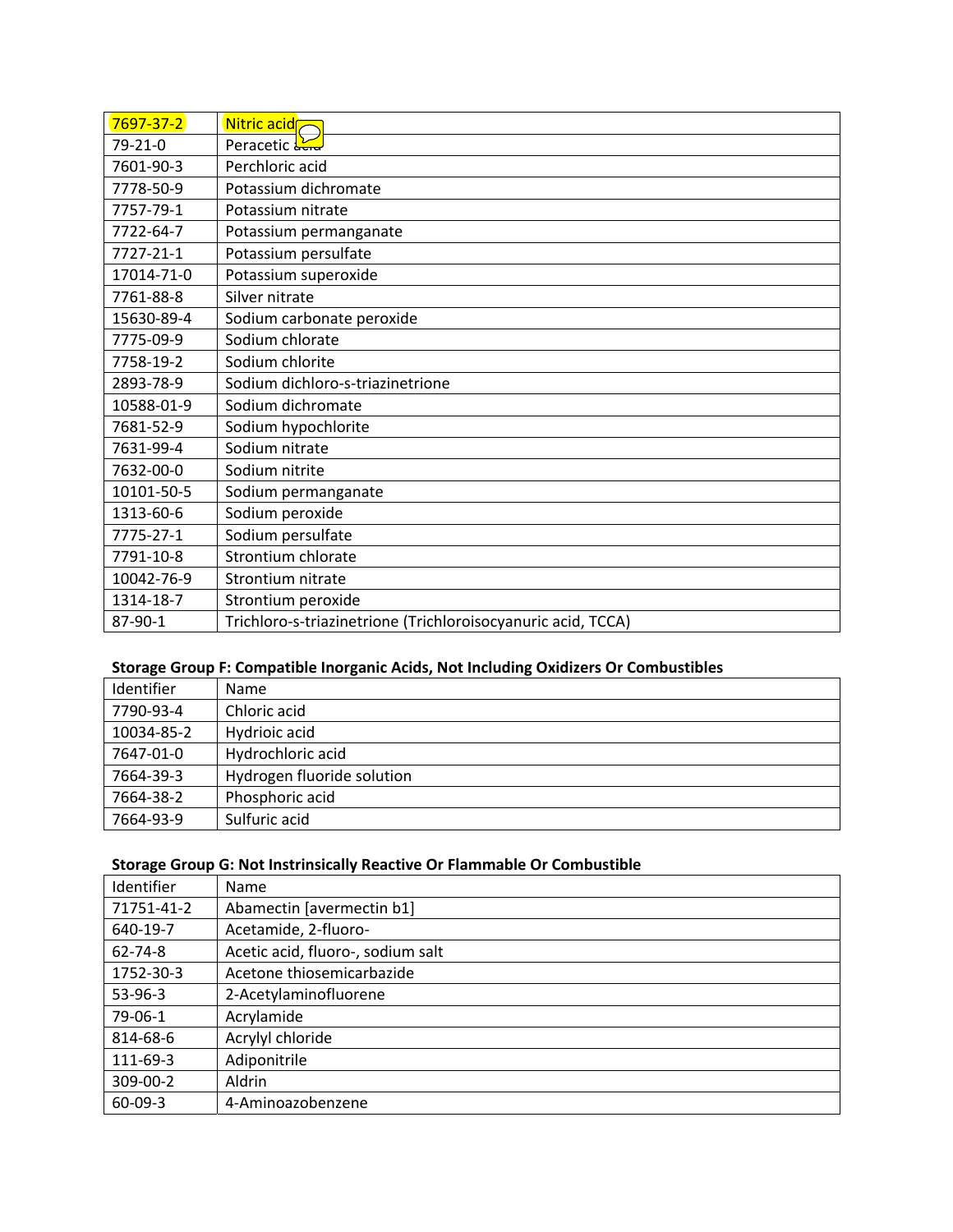| $92 - 67 - 1$  | 4-Aminodiphenyl                                                                   |
|----------------|-----------------------------------------------------------------------------------|
| 82-28-0        | 1-Amino-2-methylanthraquinone                                                     |
| $54 - 62 - 6$  | Aminopterin                                                                       |
| 504-24-5       | 4-Aminopyridine                                                                   |
| $61 - 82 - 5$  | Amitrole                                                                          |
| 101-05-3       | Anilazine [4, 6-dichloro-N-(2-chlorophenyl)-1, 3, 5-triazin-2-amine]              |
| $90 - 04 - 0$  | o-Anisidine                                                                       |
| 7440-36-0      | Antimony                                                                          |
| 7440-38-2      | Arsenic                                                                           |
| 1303-28-2      | Arsenic pentoxide                                                                 |
| 7784-34-1      | Arsenic trichloride                                                               |
| 1327-53-3      | Arsenic trioxide                                                                  |
| 86-50-0        | Azinphos-methyl                                                                   |
| 7440-39-3      | <b>Barium</b>                                                                     |
| $56 - 55 - 3$  | Benz[a]anthracene                                                                 |
| 98-87-3        | Benzal chloride                                                                   |
| $55 - 21 - 0$  | Benzamide                                                                         |
| 98-16-8        | Benzenamine, 3-(trifluoromethyl)-                                                 |
| $100 - 14 - 1$ | Benzene, 1-(chloromethyl)-4-nitro-                                                |
| 98-05-5        | Benzenearsonic acid                                                               |
| 108-98-5       | Benzenethiol                                                                      |
| 92-87-5        | Benzidine                                                                         |
| $50 - 32 - 8$  | Benzo[a]pyrene                                                                    |
| $57 - 64 - 7$  | Benzoic acid, 2-hydroxy-, compound with (3as-cis)-1,2,3,3a,8,8a-hexahydro-1,3a,8- |
|                | trimethylpyrrolo[2,3,b]indol-5-ylmethylcarbamate ester (1:1)                      |
| 100-44-7       | Benzyl chloride                                                                   |
| 140-29-4       | Benzyl cyanide                                                                    |
| 7440-41-7      | Beryllium powder                                                                  |
| 91-59-8        | Beta-naphthylamine                                                                |
| 82657-04-3     | Bifenthrin                                                                        |
| $92 - 52 - 4$  | Biphenyl                                                                          |
| 534-07-6       | Bis(chloromethyl) ketone                                                          |
| 542-88-1       | Bis(chloromethyl)ether                                                            |
| 28772-56-7     | <b>Bromadiolone</b>                                                               |
| $75 - 25 - 2$  | Bromoform (tribromomethane)                                                       |
| 74-83-9        | Bromomethane                                                                      |
| 75-63-8        | Bromotrifluoromethane (halon 1301)                                                |
| 81-88-9        | C.I. Food red 15 (Rhodamine B)                                                    |
| $97 - 56 - 3$  | C.I. Solvent yellow 3                                                             |
| 7440-43-9      | Cadmium                                                                           |
| 1306-19-0      | Cadmium oxide                                                                     |
| 2223-93-0      |                                                                                   |
|                | Cadmium stearate                                                                  |
| 7778-44-1      | Calcium arsenate                                                                  |
| $56 - 25 - 7$  | Cantharidin                                                                       |
| $51 - 83 - 2$  | Carbachol chloride                                                                |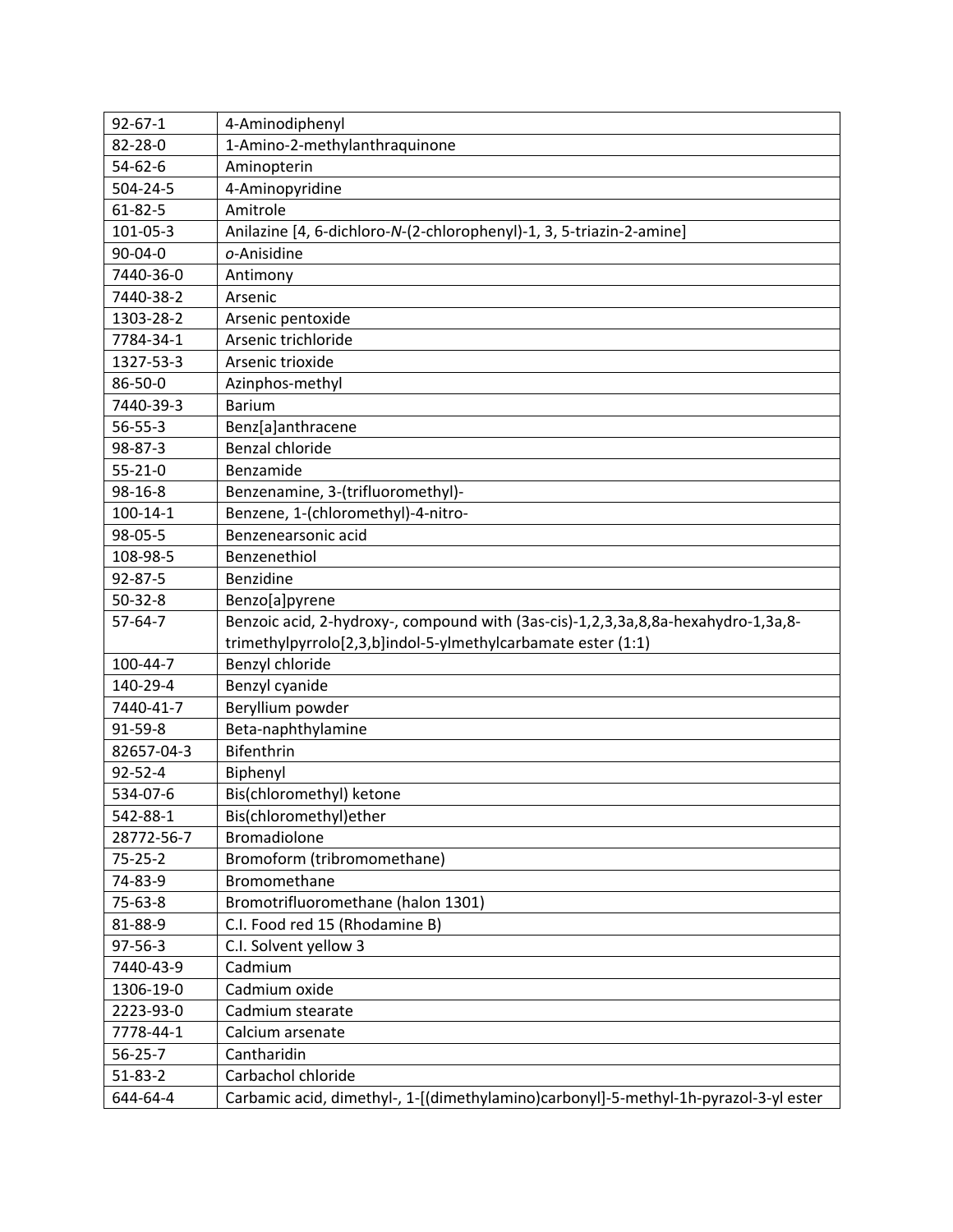| $63 - 25 - 2$ | Carbaryl [1-naphthalenol, methylcarbamate]                 |
|---------------|------------------------------------------------------------|
| 1563-66-2     | Carbofuran                                                 |
| $56 - 23 - 5$ | Carbon tetrachloride                                       |
| 57-74-9       | Chlordane                                                  |
| 115-28-6      | Chlorendic acid                                            |
| 532-27-4      | 2-Chloroacetophenone                                       |
| 4080-31-3     | 1-(3-Chloroallyl)-3,5,7-triaza-1-azoniaadamantane chloride |
| $75 - 45 - 6$ | Chlorodifluoromethane (HCFC-22)                            |
| $67 - 66 - 3$ | Chloroform                                                 |
| 107-30-2      | Chloromethyl methyl ether                                  |
| 5344-82-1     | 1-(o-Chlorophenyl)thiourea                                 |
| 542-76-7      | 3-Chloropropionitrile                                      |
| 63938-10-3    | Chlorotetrafluoroethane                                    |
| 75-88-7       | 2-Chloro-1,1,1-trifluoro-ethane (HCFC-133a)                |
| 75-72-9       | Chlorotrifluoromethane (CFC-13)                            |
| 1982-47-4     | Chloroxuron                                                |
| 10025-73-7    | Chromic chloride                                           |
| 7440-47-3     | Chromium                                                   |
| 64-86-8       | Colchicine                                                 |
| $56 - 72 - 4$ | Coumaphos                                                  |
| 5836-29-3     | Coumatetralyl                                              |
| 1319-77-3     | Cresol (mixed isomers)                                     |
| 95-48-7       | o-Cresol                                                   |
| 535-89-7      | Crimidine                                                  |
| 4170-30-3     | Crotonaldehyde                                             |
| 123-73-9      | (e)-Crotonaldehyde                                         |
| 64-00-6       | m-Cumenyl methylcarbamate                                  |
| 21725-46-2    | Cyanazine                                                  |
| 506-68-3      | Cyanogen bromide                                           |
| 506-78-5      | Cyanogen iodide                                            |
| 675-14-9      | Cyanuric fluoride                                          |
| 66-81-9       | Cycloheximide                                              |
| 94-75-7       | 2,4-D (2,4-Dichlorophenoxyacetic acid)                     |
| 2971-38-2     | 2,4-D Chlorocrotyl ester                                   |
| $94 - 11 - 1$ | 2,4-D Isopropyl ester                                      |
| 94-82-6       | $2,4-DB$                                                   |
| 919-86-8      | Demeton-s-methyl                                           |
| 101-80-4      | 4,4'-Diaminodiphenyl ether                                 |
| 101-77-9      | 4,4'-Diaminodiphenylmethane                                |
| 615-05-4      | 2,4-Diaminoanisole                                         |
| 95-80-7       | 2,4-Diaminotoluene                                         |
| 25376-45-8    | Diaminotoluene (mixed isomers)                             |
| 333-41-5      | Diazinon                                                   |
| $53 - 70 - 3$ | Dibenzo(a, h)anthracene                                    |
| 132-64-9      | Dibenzofuran                                               |
| $96 - 12 - 8$ | 1,2-Dibromo-3-chloropropane                                |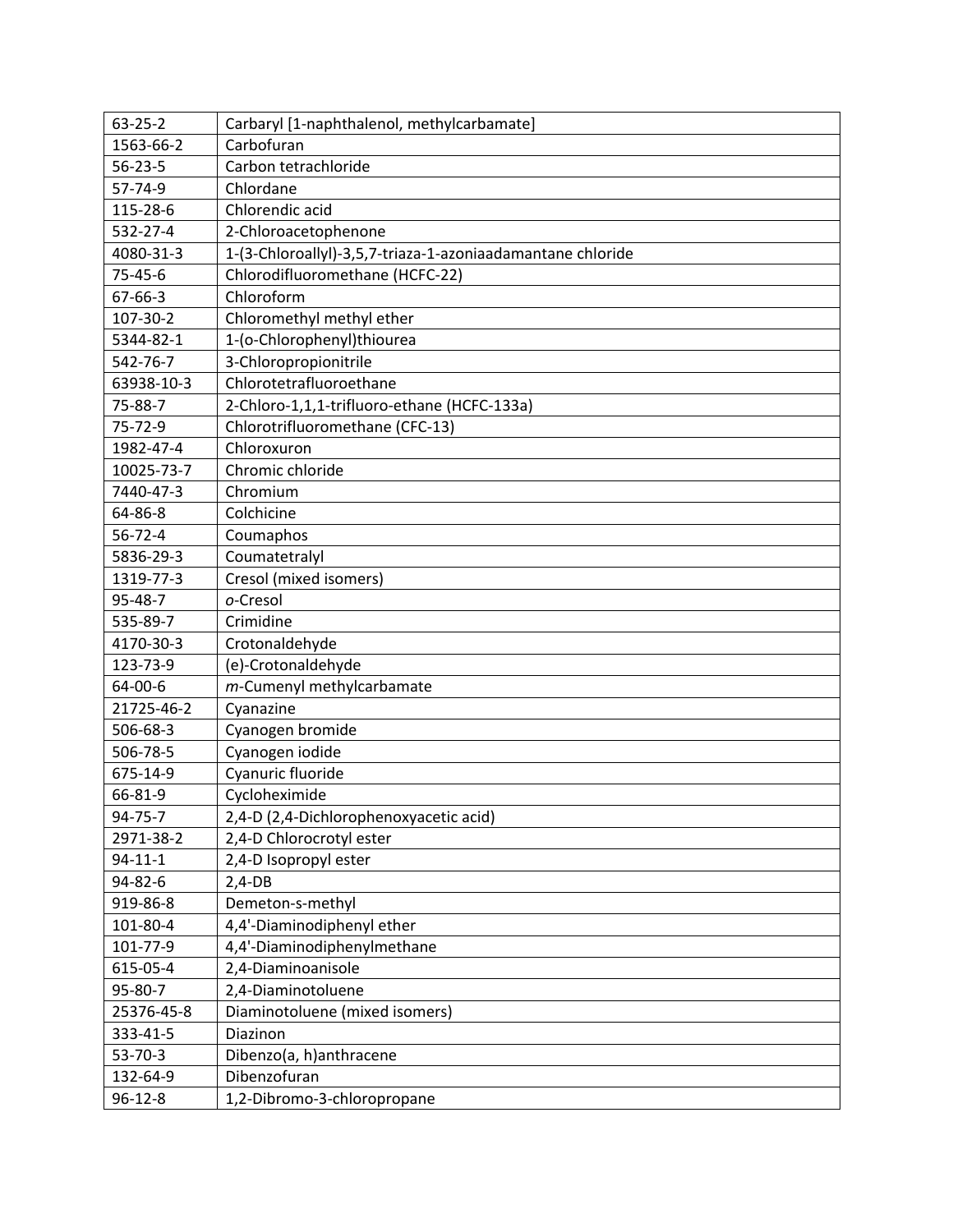| 106-93-4      | 1,2-Dibromoethane (ethylene dibromide)                  |
|---------------|---------------------------------------------------------|
| 84-74-2       | Dibutyl phthalate                                       |
| 99-30-9       | Dichloran [2, 6-dichloro-4-nitroaniline]                |
| 95-50-1       | 1,2-Dichlorobenzene                                     |
| 541-73-1      | 1,3-Dichlorobenzene                                     |
| 106-46-7      | 1,4-Dichlorobenzene                                     |
| 91-94-1       | 3,3'-Dichlorobenzidine                                  |
| $75 - 27 - 4$ | Dichlorobromomethane                                    |
| 764-41-0      | 1,4-Dichloro-2-butene                                   |
| $75 - 71 - 8$ | Dichlorodifluoromethane (cfc-12)                        |
| 111-44-4      | Dichloroethyl ether                                     |
| 75-09-2       | Dichloromethane (methylene chloride)                    |
| 91-93-0       | 3,3'-Dimethoxybenzidine-4,4'-diisocyanate               |
| 91-97-4       | 3,3'-Dimethyl-4,4'-diphenylene diisocyanate             |
| 127564-92-5   | Dichloropentafluoropropane                              |
| $97 - 23 - 4$ | Dichlorophene [2, 2'-methylene-bis(4-chlorophenol)]     |
| 120-83-2      | 2,4-Dichlorophenol                                      |
| 105-67-9      | 2,4-Dimethylphenol                                      |
| 696-28-6      | Dichlorophenylarsine                                    |
| $76 - 14 - 2$ | Dichlorotetrafluoroethane (cfc-114)                     |
| $62 - 73 - 7$ | Dichlorvos                                              |
| 1464-53-5     | Diepoxybutane                                           |
| 38727-55-8    | Diethatyl ethyl                                         |
| 814-49-3      | Diethyl chlorophosphate                                 |
| 297-97-2      | O,O-Diethyl O-pyrazinyl phosphorothioate                |
| 78-53-5       | O,O-Diethyl S-[2-(diethylamino)ethyl] phosphorothiolate |
| $71-63-6$     | Digitoxin                                               |
| 101-90-6      | Diglycidyl resorcinol ether                             |
| 94-58-6       | Dihydrosafrole                                          |
| $55-91-4$     | Diisopropylfluorophosphate (DFP)                        |
| $60 - 51 - 5$ | Dimethoate                                              |
| $60 - 11 - 7$ | 4-Dimethylaminoazobenzene                               |
| 57-97-6       | 7,12-Dimethylbenz[a]anthracene                          |
| 91-93-0       | 3,3'-Dimethoxybenzidine-4,4'-diisocyanate               |
| 2524-03-0     | Dimethyl chlorothiophosphate                            |
| 91-97-4       | 3,3'-Dimethyl-4,4'-diphenylene diisocyanate             |
| 105-67-9      | 2,4-Dimethylphenol                                      |
| 131-11-3      | Dimethyl phthalate                                      |
| $77 - 78 - 1$ | Dimethyl sulfate                                        |
| 2300-66-5     | Dimethylamine dicamba                                   |
| 534-52-1      | 4,6-Dinitro-o-cresol                                    |
| 78-34-2       | Dioxathion                                              |
| 82-66-6       | Diphacinone                                             |
| 957-51-7      | Diphenamid                                              |
| 122-39-4      | Diphenylamine                                           |
| 107-49-3      | Diphosphoric acid, tetraethyl ester                     |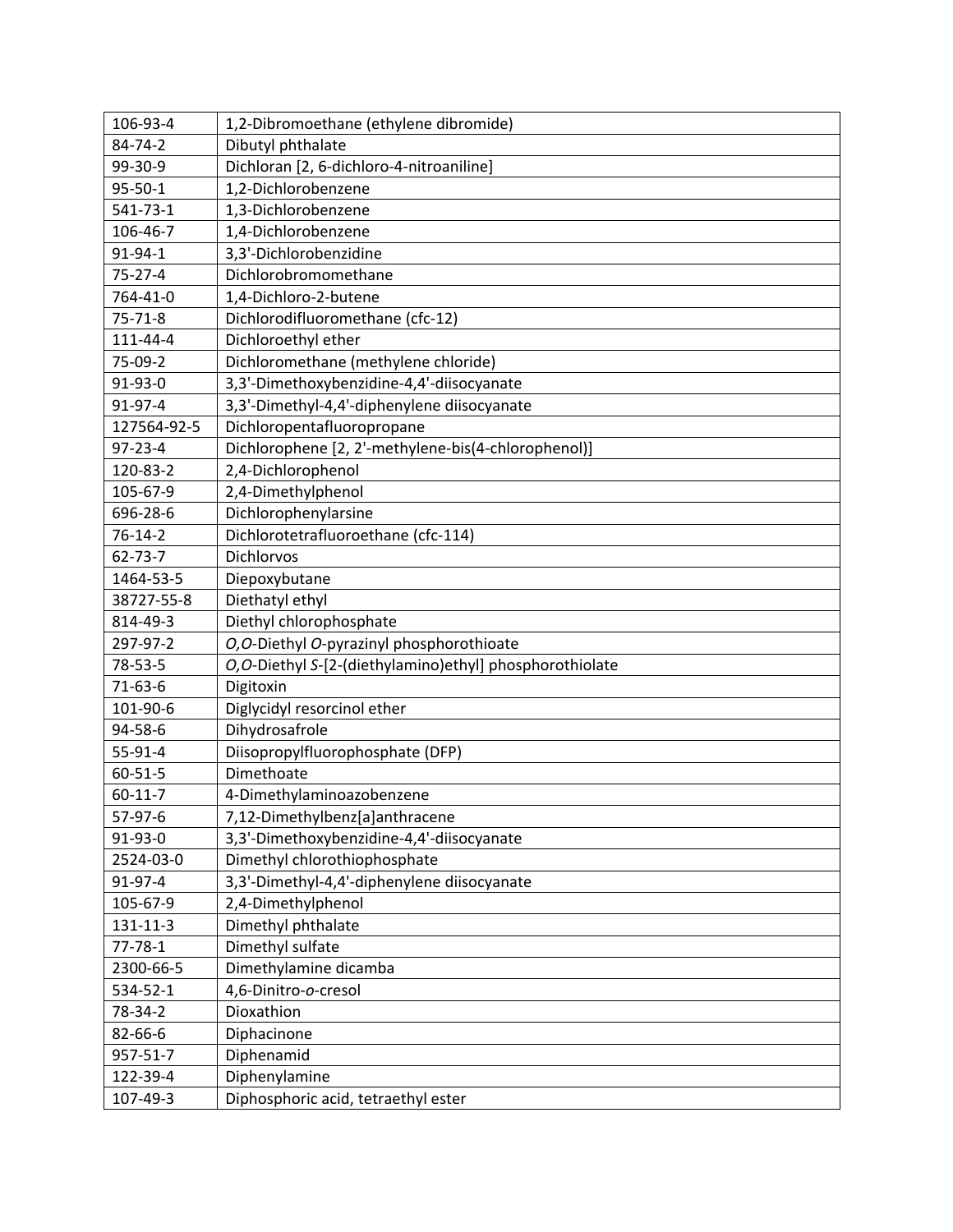| 541-53-7       | Dithiobiuret                                                                          |
|----------------|---------------------------------------------------------------------------------------|
| $72 - 20 - 8$  | Endrin                                                                                |
| $50 - 14 - 6$  | Ergocalciferol                                                                        |
| 563-12-2       | Ethion                                                                                |
| 13194-48-4     | Ethoprop                                                                              |
| 541-41-3       | Ethyl chloroformate                                                                   |
| 759-94-4       | Ethyl dipropylthiocarbamate [EPTC]                                                    |
| 371-62-0       | Ethylene fluorohydrin                                                                 |
| $107 - 21 - 1$ | Ethylene glycol                                                                       |
| 96-45-7        | Ethylene thiourea                                                                     |
| 542-90-5       | Ethylthiocyanate                                                                      |
| $52 - 85 - 7$  | Famphur                                                                               |
| 55-38-9        | Fenthion [o, o-dimethyl o-[3-methyl-4-(methylthio)phenyl]ester, phosphorothioic acid] |
| 144-49-0       | Fluoroacetic acid                                                                     |
| 359-06-8       | Fluoroacetyl chloride                                                                 |
| $51 - 21 - 8$  | Fluorouracil                                                                          |
| 944-22-9       | Fonofos                                                                               |
| 107-16-4       | Formaldehyde cyanohydrin                                                              |
| 23422-53-9     | Formetanate hydrochloride                                                             |
| $76 - 13 - 1$  | Freon 113 [ethane, 1, 1, 2-trichloro-1, 2, 2-trifluoro-]                              |
| 76-44-8        | Heptachlor                                                                            |
| 87-68-3        | Hexachloro-1, 3-butadiene                                                             |
| 118-74-1       | Hexachlorobenzene                                                                     |
| $77 - 47 - 4$  | Hexachlorocyclopentadiene                                                             |
| $67 - 72 - 1$  | Hexachloroethane                                                                      |
| 1335-87-1      | Hexachloronaphthalene                                                                 |
| 70-30-4        | Hexachlorophene                                                                       |
| 822-06-0       | Hexamethylene-1, 6-diisocyanate                                                       |
| 51235-04-2     | Hexazinone                                                                            |
| $51 - 75 - 2$  | Hn2 (nitrogen mustard-2)                                                              |
| 555-77-1       | Hn3 (nitrogen mustard-3)                                                              |
| 79-19-6        | Hydrazinecarbothioamide                                                               |
| 123-31-9       | Hydroquinone                                                                          |
| 102-36-3       | Isocyanic acid, 3,4-dichlorophenyl ester                                              |
| 465-73-6       | Isodrin                                                                               |
| 4098-71-9      | Isophorone diisocyanate                                                               |
| 108-23-6       | Isopropyl chloroformate                                                               |
| 80-05-7        | 4,4'-Isopropylidenediphenol                                                           |
| 120-58-1       | Isosafrole                                                                            |
| 78-97-7        | Lactonitrile                                                                          |
| 7439-92-1      | Lead                                                                                  |
| 58-89-9        | Lindane                                                                               |
| 554-13-2       | Lithium carbonate                                                                     |
| 121-75-5       | Malathion                                                                             |
| 109-77-3       | Malononitrile                                                                         |
| 93-65-2        | Mecoprop                                                                              |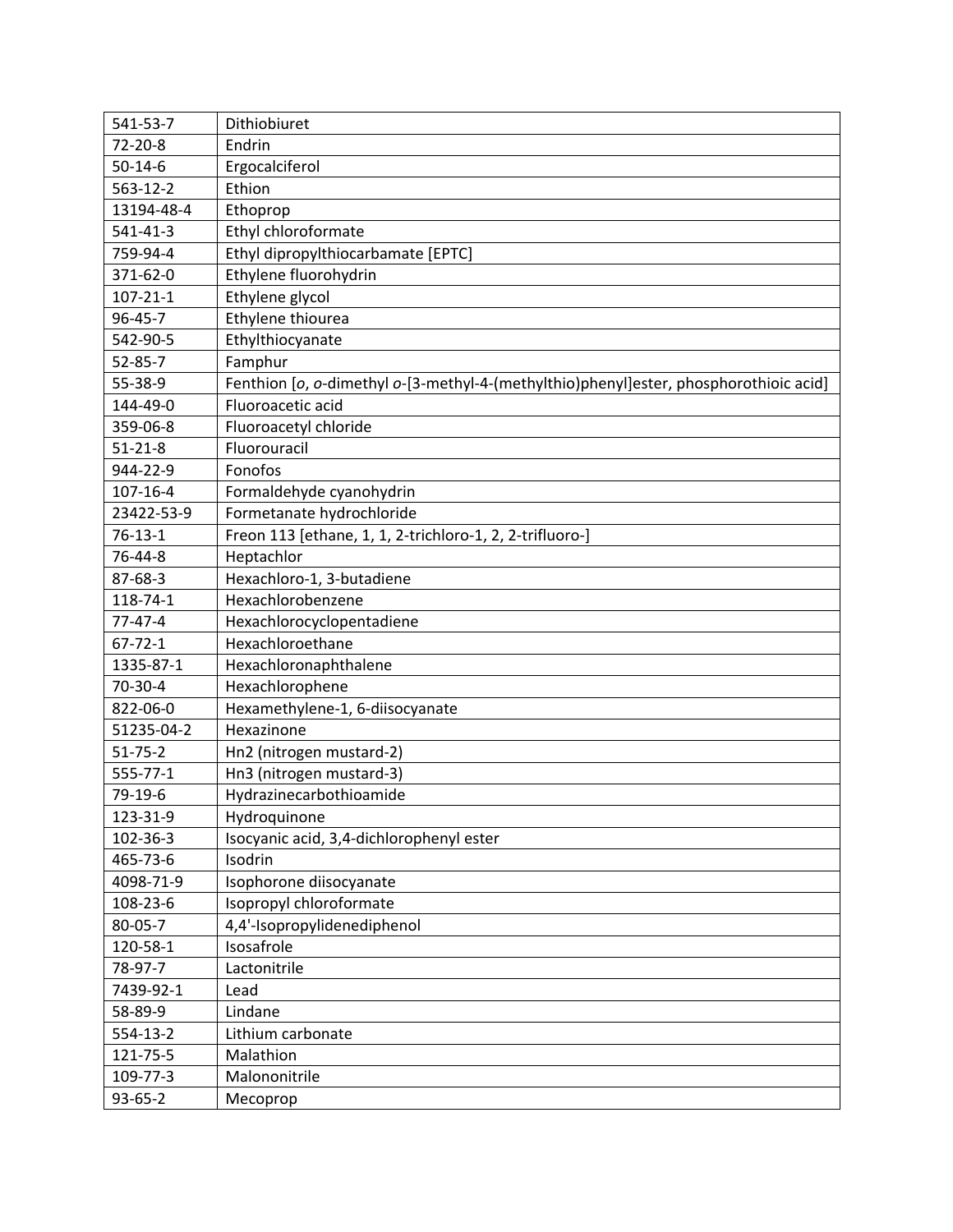| 950-10-7       | Mephosfolan                                                                |
|----------------|----------------------------------------------------------------------------|
| 149-30-4       | 2-Mercaptobenzothiazole (MBT)                                              |
| 5124-30-1      | 1,1-Methylene bis(4-isocyanatocyclohexane)                                 |
| 1600-27-7      | Mercuric acetate                                                           |
| 7487-94-7      | Mercuric chloride                                                          |
| 21908-53-2     | Mercuric oxide                                                             |
| 7439-97-6      | Mercury                                                                    |
| 760-93-0       | Methacrylic anhydride                                                      |
| 920-46-7       | Methacryloyl chloride                                                      |
| 30674-80-7     | Methacryloyloxyethyl isocyanate                                            |
| 558-25-8       | Methanesulfonyl fluoride                                                   |
| 950-37-8       | Methidathion                                                               |
| 16752-77-5     | Methomyl                                                                   |
| $94 - 74 - 6$  | Methoxone (4-chloro-2-methylphenoxy) acetic acid (MCPA))                   |
| $72 - 43 - 5$  | Methoxychlor [benzene, 1, 1'-(2, 2, 2-trichloroethylidene)bis[4-methoxy-]] |
| 151-38-2       | Methoxyethylmercuric acetate                                               |
| $80 - 63 - 7$  | Methyl 2-chloroacrylate                                                    |
| 56-49-5        | 3-Methylcholanthrene                                                       |
| 74-87-3        | Methyl chloride                                                            |
| 101-14-4       | 4,4'-Methylenebis(2-chloroaniline) (mboca)                                 |
| $101 - 61 - 1$ | 4,4'-Methylenebis(N,N-dimethyl) benzenamine                                |
| 60-34-4        | Methyl hydrazine                                                           |
| 74-88-4        | Methyl iodide                                                              |
| 924-42-5       | N-Methylolacrylamide                                                       |
| 298-00-0       | Methyl parathion                                                           |
| 676-97-1       | Methyl phosphonic dichloride                                               |
| 556-64-9       | Methyl thiocyanate                                                         |
| 502-39-6       | Methylmercuric dicyanamide                                                 |
| 7786-34-7      | Mevinphos                                                                  |
| 90-94-8        | Michler's ketone                                                           |
| $50-07-7$      | Mitomycin c                                                                |
| 1313-27-5      | Molybdenum trioxide                                                        |
| $76 - 15 - 3$  | Monochloropentafluoroethane (CFC-115)                                      |
| 6923-22-4      | Monocrotophos                                                              |
| 3173-72-6      | 1,5-Naphthalene diisocyanate                                               |
| $54 - 11 - 5$  | Nicotine                                                                   |
| 65-30-5        | Nicotine sulfate                                                           |
| 92-93-3        | 4-Nitrobiphenyl                                                            |
| $55 - 63 - 0$  | Nitroglycerine                                                             |
| 88-75-5        | 2-Nitrophenol                                                              |
| 100-02-7       | 4-Nitrophenol                                                              |
| 62-75-9        | N-Nitrosodimethylamine                                                     |
| 621-64-7       | N-Nitrosodi-N-propylamine                                                  |
| 86-30-6        | N-Nitrosodiphenylamine                                                     |
| 59-89-2        | N-Nitrosomorpholine                                                        |
| 100-75-4       | N-Nitrosopiperidine                                                        |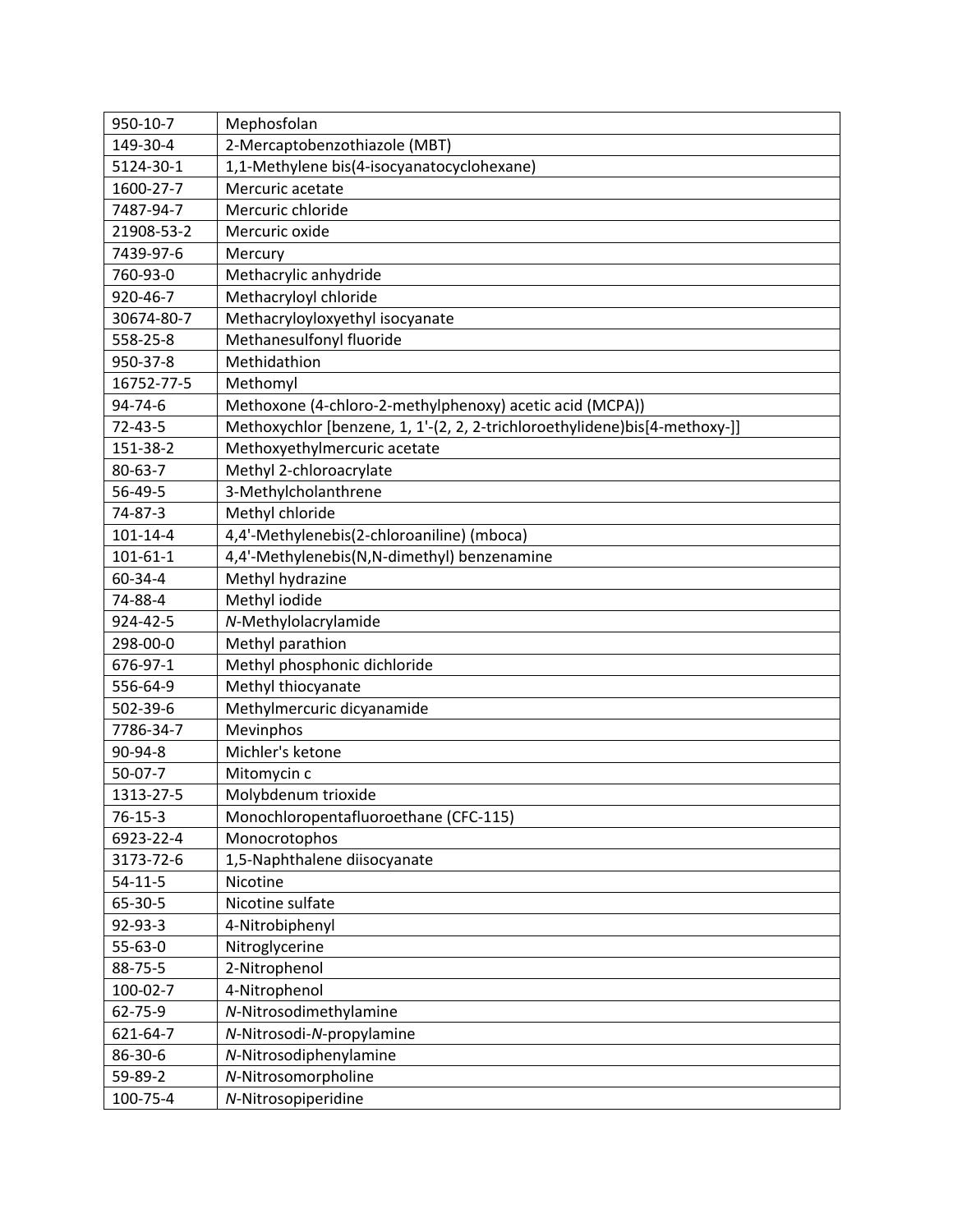| 99-55-8       | 5-Nitro-o-toluidine                                 |
|---------------|-----------------------------------------------------|
| 630-60-4      | Ouabain                                             |
| $78 - 71 - 7$ | Oxetane, 3,3-bis(chloromethyl)-                     |
| 104-94-9      | p-anisidine                                         |
| $56 - 38 - 2$ | Parathion                                           |
| 12002-03-8    | Paris green                                         |
| 106-47-8      | p-chloroaniline                                     |
| 95-69-2       | p-chloro-o-toluidine                                |
| 106-44-5      | p-cresol                                            |
| 100-25-4      | p-dinitrobenzene                                    |
| $76 - 01 - 7$ | Pentachloroethane                                   |
| 87-86-5       | Pentachlorophenol (PCP)                             |
| 594-42-3      | Perchloromethylmercaptan                            |
| 85-01-8       | Phenanthrene                                        |
| 108-95-2      | Phenol                                              |
| 88-85-7       | Phenol, 2-(1-methylpropyl)-4,6-dinitro- (dinoseb)   |
| 58-36-6       | Phenoxarsine, 10,10'-oxydi-                         |
| 95-54-5       | 1,2-Phenylenediamine                                |
| 108-45-2      | 1,3-Phenylenediamine                                |
| 624-18-0      | 1,4-Phenylenediamine dihydrochloride                |
| 104-49-4      | 1,4-Phenylene diisocyanate                          |
| 59-88-1       | Phenylhydrazine hydrochloride                       |
| 62-38-4       | Phenylmercury acetate                               |
| $90 - 43 - 7$ | 2-Phenylphenol                                      |
| 2097-19-0     | Phenylsilatrane                                     |
| 103-85-5      | Phenylthiourea                                      |
| $57 - 41 - 0$ | Phenytoin                                           |
| 947-02-4      | Phosfolan                                           |
| 13171-21-6    | Phosphamidon                                        |
| $57 - 47 - 6$ | Physostigmine                                       |
| 124-87-8      | Picrotoxin                                          |
| $51-03-6$     | Piperonyl butoxide                                  |
| 100-01-6      | $p$ -nitroaniline                                   |
| 10124-50-2    | Potassium arsenite                                  |
| 506-61-6      | Potassium silver cyanide                            |
| 106-50-3      | $p$ -phenylenediamine                               |
| 23950-58-5    | Pronamide                                           |
| 1120-71-4     | Propane sultone                                     |
| 70-69-9       | Propiophenone, 4'-amino                             |
| 109-61-5      | Propyl chloroformate                                |
| 129-00-0      | Pyrene                                              |
| $91 - 22 - 5$ | Quinoline                                           |
| 106-51-4      | Quinone                                             |
| 82-68-8       | Quintozene [pentachloronitrobenzene]                |
| 78-48-8       | S, S, S-tributyltrithiophosphate (DEF)              |
| $81 - 07 - 2$ | Saccharin (manufacturing, no supplier notification) |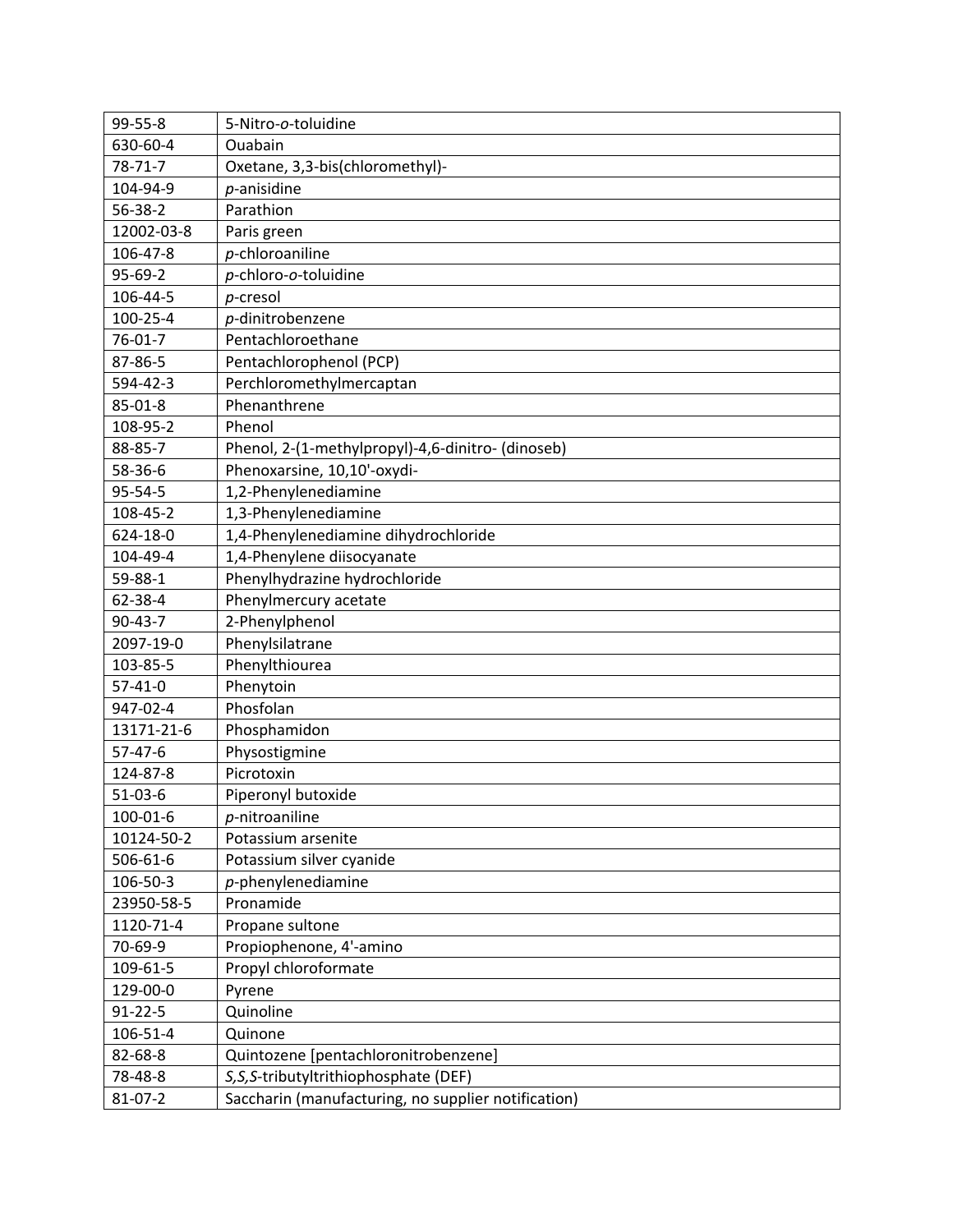| 94-59-7       | Safrole                                                                            |
|---------------|------------------------------------------------------------------------------------|
| 7440-22-4     | Silver                                                                             |
| 7631-89-2     | Sodium arsenate                                                                    |
| 7784-46-5     | Sodium arsenite, solid                                                             |
| 124-65-2      | Sodium cacodylate                                                                  |
| 128-04-1      | Sodium dimethyldithiocarbamate                                                     |
| 13410-01-0    | Sodium selenate                                                                    |
| 10102-18-8    | Sodium selenite                                                                    |
| 10102-20-2    | Sodium tellurite                                                                   |
| 57-24-9       | Strychnine                                                                         |
| 505-60-2      | Sulfur mustard (mustard gas H)                                                     |
| $77 - 81 - 6$ | Tabun                                                                              |
| 79-94-7       | Tetrabromobisphenol A                                                              |
| 630-20-6      | 1,1,1,2-Tetrachloroethane                                                          |
| 79-34-5       | 1,1,2,2-Tetrachloroethane                                                          |
| 64-75-5       | Tetracycline hydrochloride                                                         |
| 78-00-2       | <b>Tetraethyl lead</b>                                                             |
| 3689-24-5     | Tetraethyldithiopyrophosphate                                                      |
| 597-64-8      | Tetraethyltin                                                                      |
| 119-64-2      | Tetrahydronaphthalene                                                              |
| $75 - 74 - 1$ | Tetramethyllead                                                                    |
| 7440-28-0     | Thallium                                                                           |
| 6533-73-9     | Thallous carbonate                                                                 |
| $62 - 55 - 5$ | Thioacetamide                                                                      |
| 59669-26-0    | Thiodicarb                                                                         |
| 62-56-6       | Thiourea                                                                           |
| 614-78-8      | Thiourea, (2-methylphenyl)-                                                        |
| 137-26-8      | Thiram                                                                             |
| 1314-20-1     | Thorium dioxide                                                                    |
| 95-53-4       | o-Toluidine                                                                        |
| 8001-35-2     | Toxaphene                                                                          |
| 68-76-8       | Triaziquone [2, 5-cyclohexadiene-1, 4-dione, 2, 3, 5-tris(1-aziridinyl)-]          |
| 24017-47-8    | Triazofos                                                                          |
| 1983-10-4     | Tributyltin fluoride                                                               |
| $52 - 68 - 6$ | Trichlorfon [phosphonic acid, (2, 2, 2-trichloro-1-hydroxyethyl)-, dimethyl ester] |
| 1558-25-4     | Trichloro(chloromethyl)silane                                                      |
| $71 - 55 - 6$ | 1,1,1-Trichloroethane (methyl chloroform)                                          |
| 120-82-1      | 1,2,4-Trichlorobenzene                                                             |
| 79-00-5       | 1,1,2-Trichloroethane                                                              |
| 75-69-4       | Trichlorofluoromethane (CFC-11)                                                    |
| 327-98-0      | Trichloronate                                                                      |
| 88-06-2       | 2,4,6-Trichlorophenol                                                              |
| 96-18-4       | 1,2,3-Trichloropropane                                                             |
| 88-05-1       | 2,4,6-Trimethyl-aniline                                                            |
| 824-11-3      | Trimethylolpropane phosphite                                                       |
| 76-87-9       | Triphenyltin hydroxide                                                             |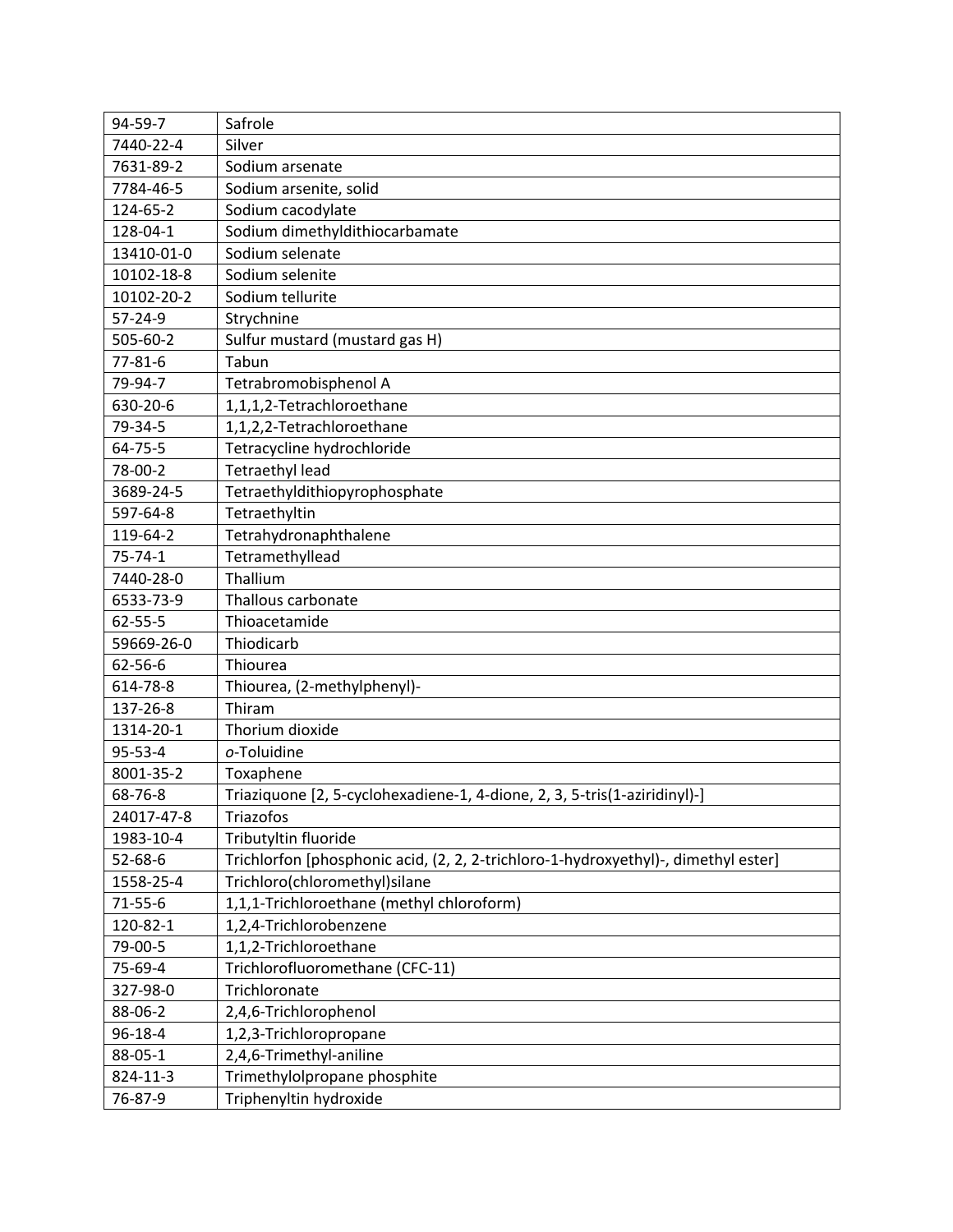| $51 - 79 - 6$ | Urethane (ethyl carbamate) |
|---------------|----------------------------|
| 1314-62-1     | Vanadium pentoxide         |
| $81 - 81 - 2$ | Warfarin                   |
| 129-06-6      | Warfarin sodium            |
| $87 - 62 - 7$ | 2,6-Xylidine               |
| 28347-13-9    | Xylylene dichloride        |

### **Storage Group J: Poison Compressed Gases**

| Identifier | Name                |
|------------|---------------------|
| 116-15-4   | Hexafluoropropylene |
| 7446-09-5  | Sulfur dioxide      |

#### **Storage Group K: Compatible Explosives Or Other Highly Unstable Materials**

| Identifier | <b>Name</b>                   |
|------------|-------------------------------|
| 556-88-7   | Nitroguanidine                |
| 88-89-1    | Picric acid, dry (<10% water) |
| 288-94-8   | Tetrazole                     |
| 124-47-0   | Urea nitrate                  |

### **Storage Group L: Non‐Reactive Flammable And Combustible, Including Solvents**

| Identifier     | Name                             |
|----------------|----------------------------------|
| $75-05-8$      | Acetonitrile                     |
| 98-86-2        | Acetophenone                     |
| $107 - 13 - 1$ | Acrylonitrile, inhibited         |
| 557-40-4       | Allyl ether                      |
| $71-43-2$      | Benzene                          |
| 103-50-4       | Benzyl ether                     |
| 110-47-4       | Beta-isopropoxypropionitrile     |
| 106-99-0       | <b>Butadiene</b>                 |
| 78-92-2        | 2-Butanol                        |
| $71-36-3$      | $n$ -Butanol                     |
| 75-65-0        | tert-Butanol                     |
| 78-93-3        | 2-Butanone (MEK)                 |
| 141-32-2       | <b>Butyl acrylate</b>            |
| 8001-58-9      | Creosote                         |
| 110-82-7       | Cyclohexane                      |
| 108-93-0       | Cyclohexanol                     |
| 110-83-8       | Cyclohexene                      |
| 931-87-3       | Cyclooctene                      |
| 142-29-0       | Cyclopentene                     |
| $91 - 17 - 8$  | Decahydronaphthalene             |
| 75-43-4        | Dichlorofluoromethane (HCFC-21)  |
| $77 - 73 - 6$  | Dicyclopentadiene                |
| 462-95-3       | Diethoxymethane                  |
| 111-96-6       | Diethylene glycol dimethyl ether |
| 109-87-5       | Dimethoxymethane                 |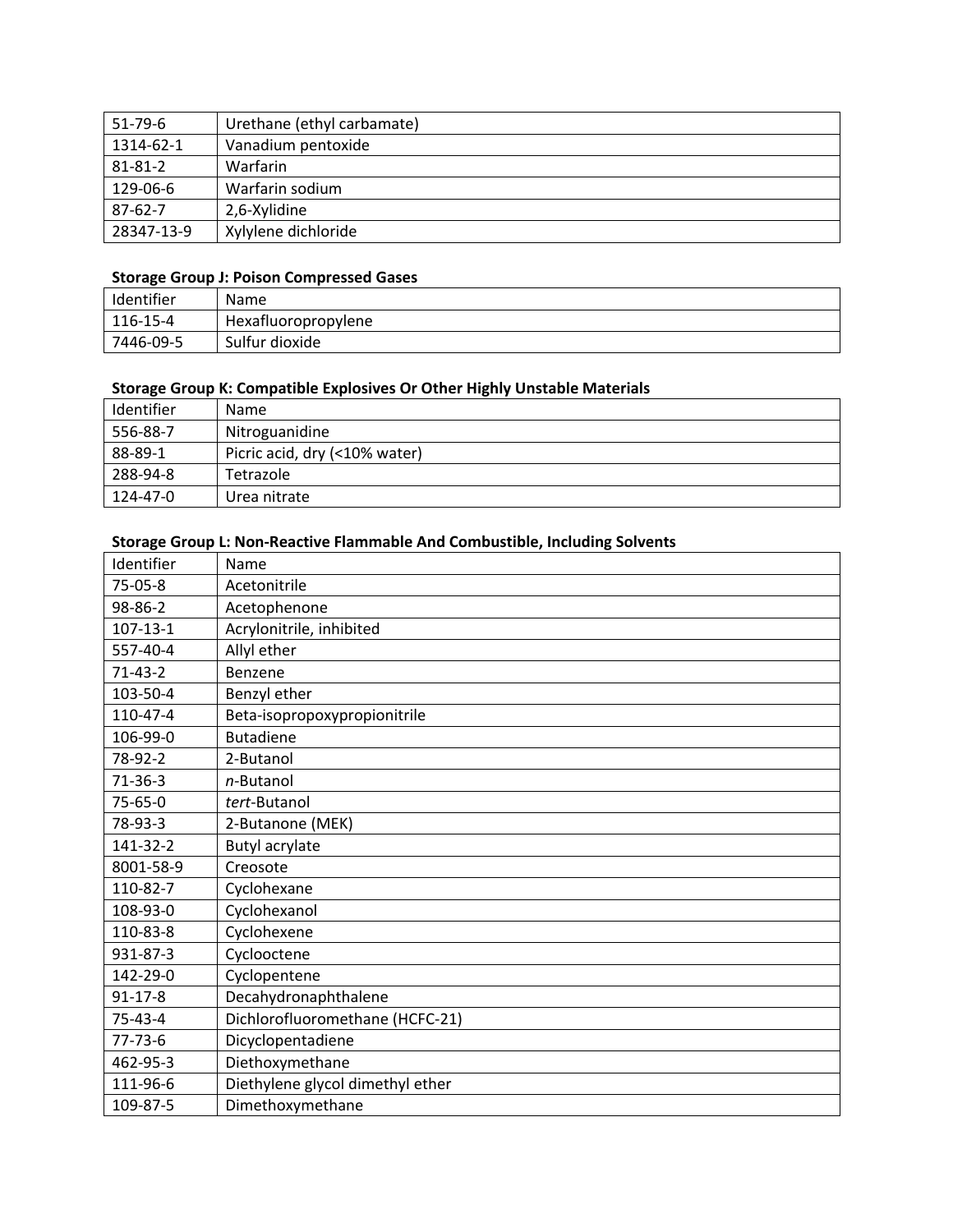| 124-40-3       | Dimethylamine                                |
|----------------|----------------------------------------------|
| $68 - 12 - 2$  | N, N-Dimethylformamide                       |
| 99-98-9        | Dimethyl-p-phenylenediamine                  |
| $51 - 28 - 5$  | 2,4-Dinitrophenol                            |
| 123-91-1       | Dioxane                                      |
| 821-08-9       | Divinyl acetylene                            |
| 110-80-5       | 2-Ethoxyethanol                              |
| 140-88-5       | Ethyl acrylate                               |
| 75-00-3        | Ethyl chloride                               |
| $107 - 12 - 0$ | Ethyl cyanide                                |
| $60 - 29 - 7$  | Ethyl ether                                  |
| $100 - 41 - 4$ | Ethylbenzene                                 |
| 74-85-1        | Ethylene                                     |
| 110-71-4       | Ethylene glycol dimethyl ether               |
| $75 - 34 - 3$  | Ethylidene dichloride                        |
| 115-21-9       | Ethyltrichlorosilane                         |
| 110-00-9       | Furan                                        |
| 78-82-0        | Isobutyronitrile                             |
| 98-82-8        | Isopropyl benzene                            |
| 108-20-3       | Isopropyl ether                              |
| 126-98-7       | Methacrylonitrile                            |
| $67 - 56 - 1$  | Methanol                                     |
| 109-86-4       | 2-Methoxyethanol                             |
| 74-99-7        | Methyl acetylene                             |
| 96-33-3        | Methyl acrylate                              |
| $67 - 56 - 1$  | Methanol                                     |
| 96-37-7        | Methyl cyclopentane                          |
| 108-10-1       | Methylisobutyl ketone (MIBK)                 |
| $80 - 62 - 6$  | Methyl methracrylate                         |
| 109-06-8       | 2-Methylpyridine                             |
| 872-50-4       | N-Methyl-2-pyrrolidone                       |
| 1634-04-4      | Methyl tert-butyl ether                      |
| $91 - 20 - 3$  | Naphthalene                                  |
| 1122-60-7      | Nitrocyclohexane                             |
| 79-46-9        | 2-Nitropropane                               |
| 67-63-0        | 2-Propanol                                   |
| 107-19-7       | Propargyl alcohol                            |
| 123-38-6       | Propionaldehyde                              |
| 110-86-1       | Pyridine                                     |
| 100-42-5       | Styrene                                      |
| 109-99-9       | Tetrahydrofuran                              |
| 108-88-3       | Toluene                                      |
| 7440-62-2      | Vanadium (except when contained in an alloy) |
| 108-05-4       | Vinyl acetate                                |
| 109-93-3       | Vinyl ether                                  |
| 1330-20-7      | Xylene (mixed isomers)                       |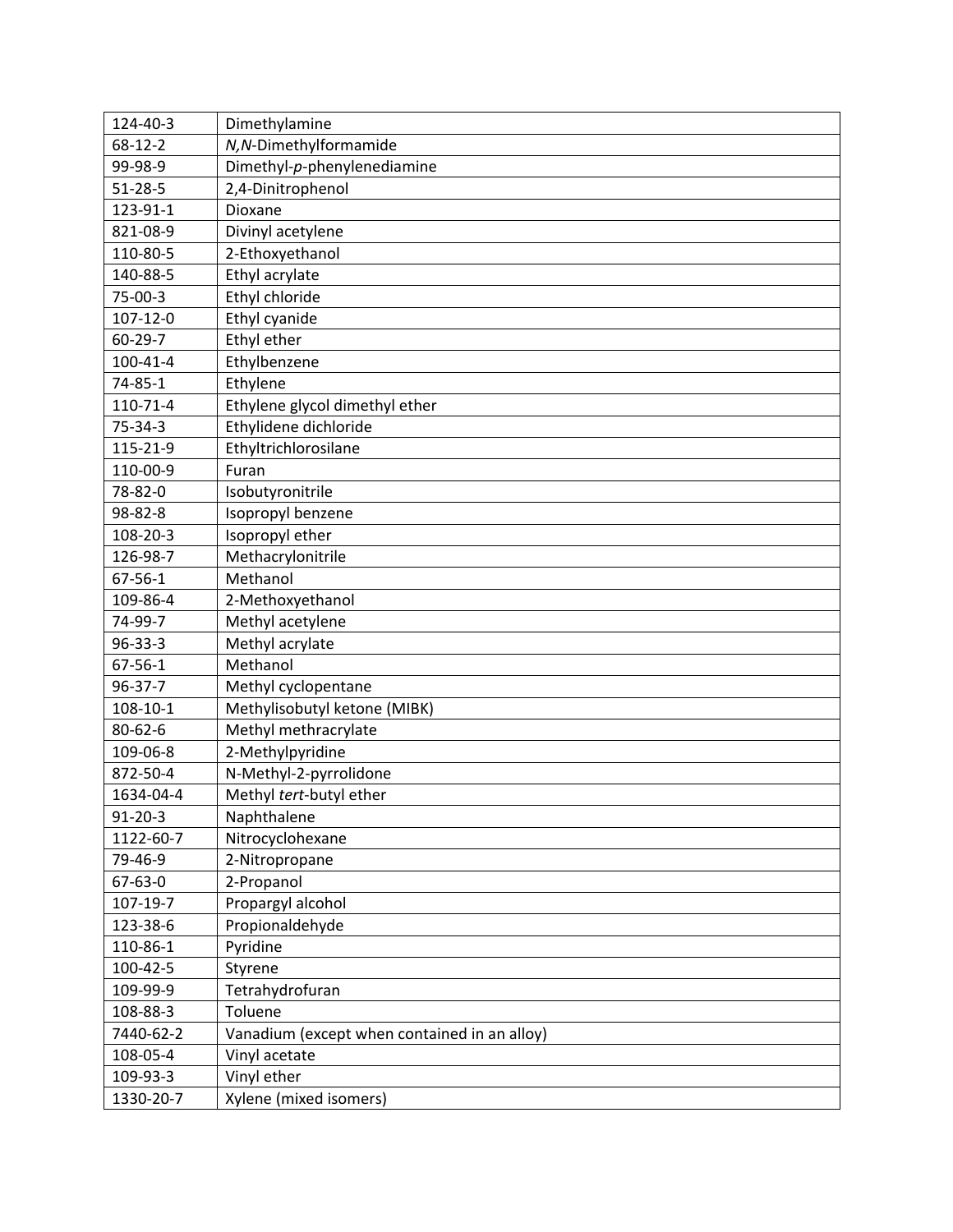| $\Omega$                                             | $\sim$ $\sim$ $\sim$           |
|------------------------------------------------------|--------------------------------|
| $\overline{\phantom{a}}$                             | ene                            |
| -                                                    | .                              |
| ں ر                                                  | . .                            |
| $\sim$<br>10 <sup>c</sup><br>,, , <u>.</u> .<br>r. J | $\sqrt{2}$<br>~~~<br>iene<br>. |

## **Storage Group X: Incompatible With All Other Storage Groups**

| Identifier     | Name                                 |
|----------------|--------------------------------------|
| 107-02-8       | Acrolein                             |
| 107-18-6       | Allyl alcohol                        |
| 107-05-1       | Allyl chloride                       |
| 107-11-9       | Allylamine                           |
| 7429-90-5      | Aluminum                             |
| $62 - 53 - 3$  | Aniline                              |
| 622-79-7       | Benzyl azide                         |
| 7726-95-6      | <b>Bromine</b>                       |
| 109-72-8       | Butyllithium                         |
| 107-07-3       | Chloroethanol                        |
| 76-06-2        | Chloropicrin                         |
| $104 - 12 - 1$ | $p$ -Chlorophenyl isocyanate         |
| 10210-68-1     | Cobalt carbonyl                      |
| 334-88-3       | Diazomethane                         |
| 78-88-6        | 2,3-Dichloropropene                  |
| 64-67-5        | Diethyl sulfate                      |
| 75-78-5        | Dimethyldichlorosilane               |
| $57 - 14 - 7$  | 1,1-Dimethylhydrazine                |
| 99-65-0        | m-Dinitrobenzene                     |
| 121-14-2       | 2,4-Dinitrotoluene                   |
| 606-20-2       | 2,6-Dinitrotoluene                   |
| 25321-14-6     | Dinitrotoluene (mixed isomers)       |
| 106-89-8       | Epichlorohydrin                      |
| 151-56-4       | Ethyleneimine                        |
| 302-01-2       | Hydrazine                            |
| 74-90-8        | Hydrogen cyanide                     |
| 7664-39-3      | Hydrogen fluoride                    |
| 13463-40-6     | Iron, pentacarbonyl-                 |
| 556-61-6       | Isothiocyanatomethane                |
| $79 - 22 - 1$  | Methyl chloroformate                 |
| 624-83-9       | Methyl isocyanate                    |
| 75-86-5        | 2-Methyllactonitrile                 |
| 74-93-1        | Methyl mercaptan                     |
| 78-94-4        | Methyl vinyl ketone                  |
| 74-95-3        | Methylene bromide                    |
| 101-68-8       | Methylenebis(phenylisocyanate) (MDI) |
| 98-95-3        | Nitrobenzene                         |
| 7601-90-3      | Perchloric acid                      |
| $98 - 13 - 5$  | Phenyltrichlorosilane                |
| 7723-14-0      | Phosphorus                           |